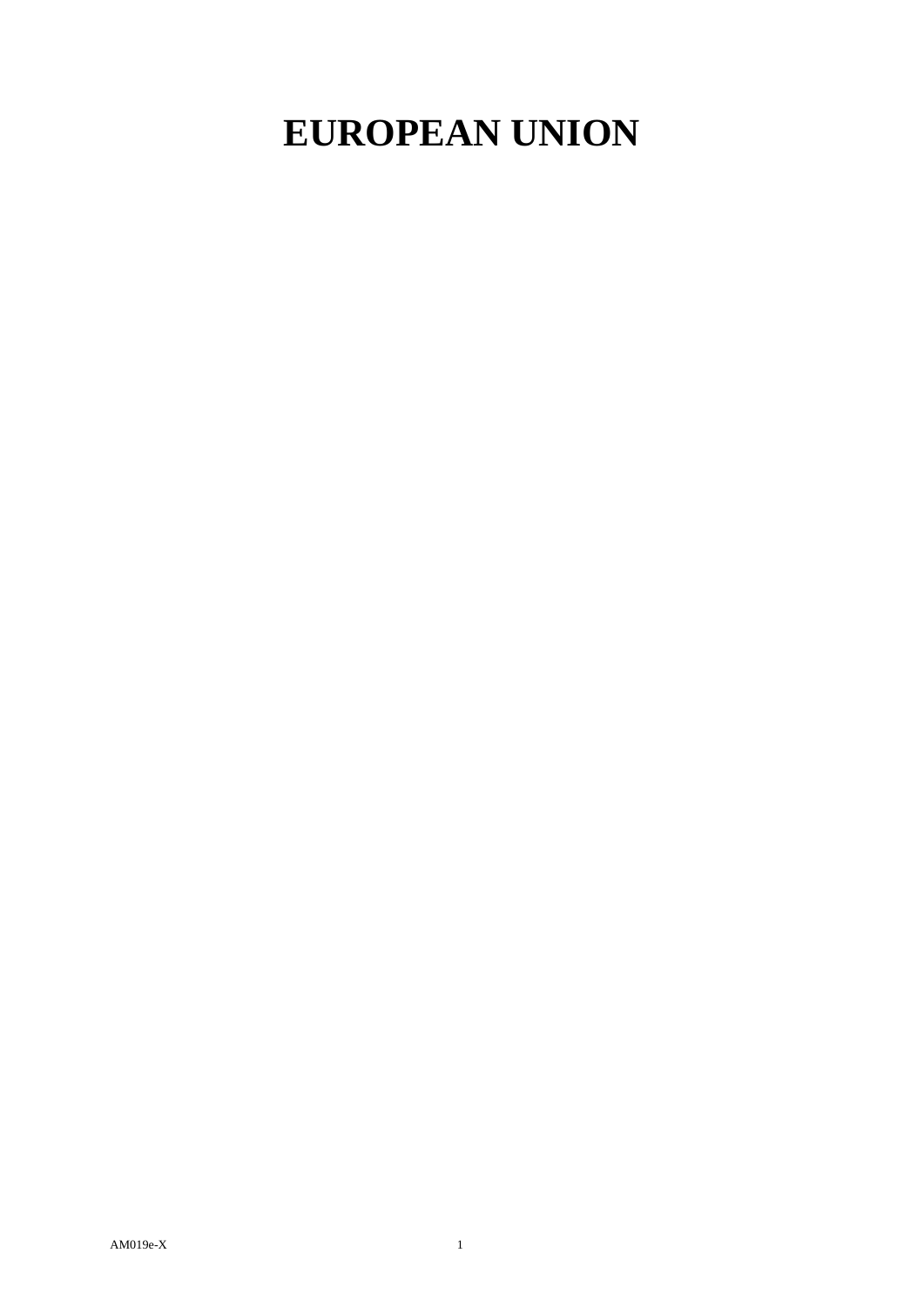## **WRITTEN STATEMENT - EBRD ANNUAL MEETING - 7 OCTOBER 2020**

## **STATEMENT BY EXECUTIVE VICE-PRESIDENT VALDIS DOMBROVSKIS**

## **Governor for the European Union**

- 1. The European Union (EU) is grateful to the European Bank for Reconstruction and Development (EBRD) and for the hard work of the EBRD staff, Board and Management that has allowed the 2020 Annual Meeting to be held in a virtual format in the midst of the COVID-19 pandemic.
- 2. The COVID-19 pandemic presents an unprecedented challenge to the people and economies of Europe, its Neighbourhood and the wider world. The pandemic is far from over, and it is critical that the EBRD focusses its efforts on supporting all of its countries of operation that are committed to and applying the principles of multiparty democracy, pluralism and market economics, as they deal with the economic and social impacts of COVID-19.
- 3. The EBRD delivered another strong year of performance in 2019, meeting its transition objectives, while remaining profitable, and producing a record year of investment.
- 4. Throughout 2019 the EU-EBRD engagement has both broadened and deepened. In 2019 the EU provided over EUR 378 million in support of EBRD activities and accounted for 50% of the EBRD's donor funding. This support helped deliver transition priorities throughout the Bank's countries of operation. The EBRD's local outreach and business model combined with the support of the EU budget have also supported the mobilisation of private sector financing both within and outside the EU. The EU counts on the EBRD complementing EU actions in EBRD countries of operation through its values-based approach, financial strength, private sector focus and experience in policy dialogue, including in support of the Team Europe response to COVID-19.
- 5. The EU supports the EBRD's Strategic and Capital Framework (SCF) 2021-2025 and welcomes the three cross cutting themes of (i) green transition, (ii) equality of opportunity, and (iii) digital transition, which fit well with the EU's own policy objectives and recovery strategy.
- 6. In implementing the SCF the EU considers it important for the EBRD to capitalise on its comparative advantages relative to other international financial institutions by working in close partnership with them, and in particular with the European Investment Bank.
- 7. The EU welcomes that the SCF will take effect alongside the EBRD's Green Economy Transition (GET) Approach 2021-2025, approved by the Bank's Board of Directors earlier this year. In particular, the EU welcomes the goal for over 50% of EBRD financing to be in the form of green economy financing by 2025 and the path that has been set towards enabling EBRD operations to become fully aligned with the Paris Agreement. The EU encourages the EBRD to remain ambitious in both of these areas, and to reflect the EU taxonomy for sustainable finance in the assessment of its activities. The EU also looks forward to an increased cooperation with the EBRD under the European Green Deal, the EU's plan to reach climate neutrality by 2050 by turning climate and environmental challenges into opportunities, and making the transition just and inclusive for all.
- 8. The EU welcomes the SCF's reaffirmation that the decision on when to graduate from EBRD resources is for each country of operation to make. In this context, the EU supports the EBRD's plans to develop an enhanced Post-Graduation Operational Approach to allow for strengthened